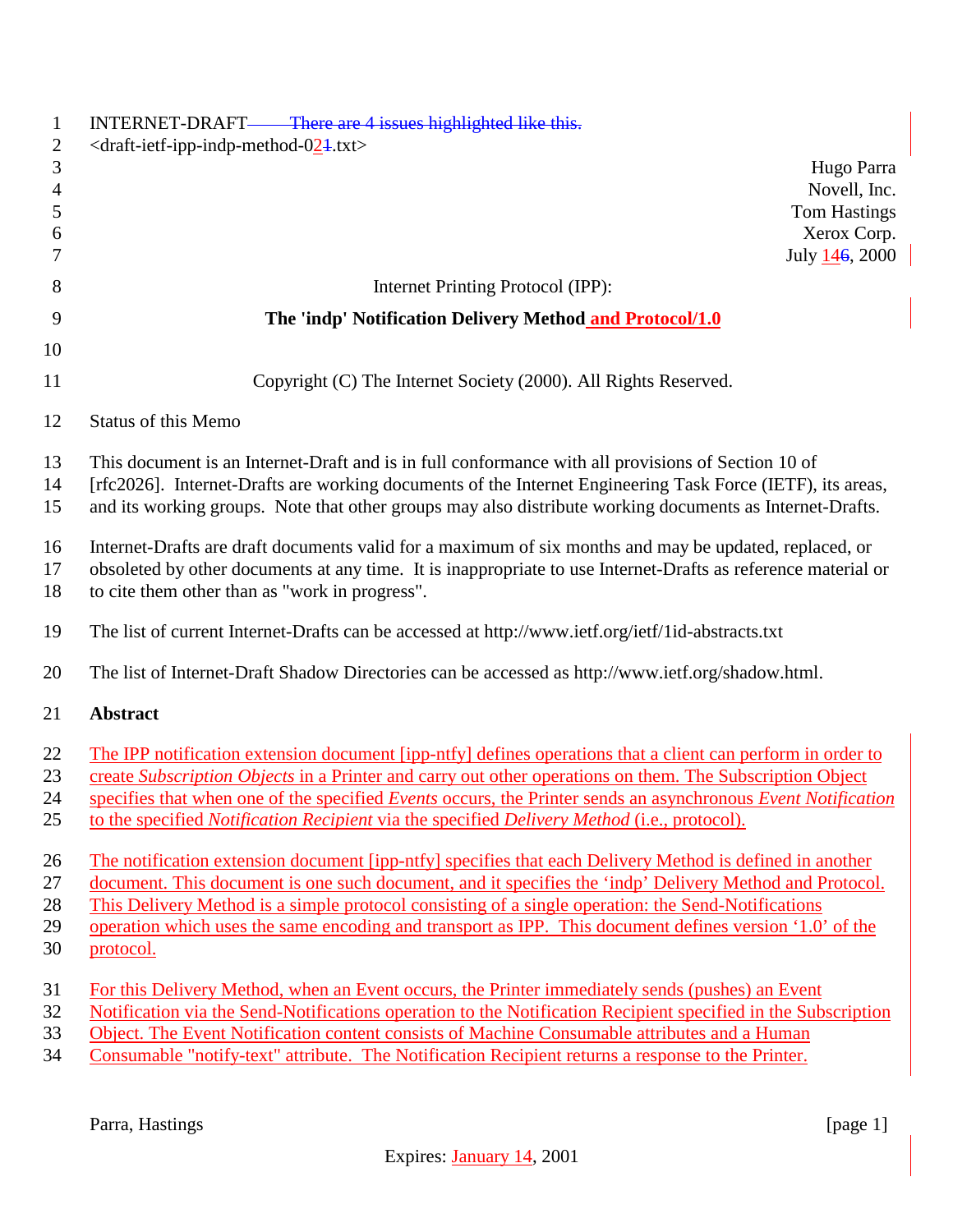- The IPP Event Notification specification [ipp-ntfy] is an OPTIONAL extension to IPP/1.0, IPP/1.1, and
- future versions. [ipp-ntfy] requires the definition of one or more Delivery Methods in separate Delivery
- Method Documents for the Printer to dispatch Event Notifications to Notification Recipients. This Delivery
- Method Document defines the semantics and syntax of the 'indp' Notification Delivery Method. For this
- Delivery Method, an IPP Printer sends (pushes) an IPP Event Notifications request to the Notification
- Recipients using the Send-Notifications operation defined in this document. The Notification Recipient
- 41 returns a response to the Printer. The Send-Notifications operation uses the same Encoding and Transport
- as IPP itself.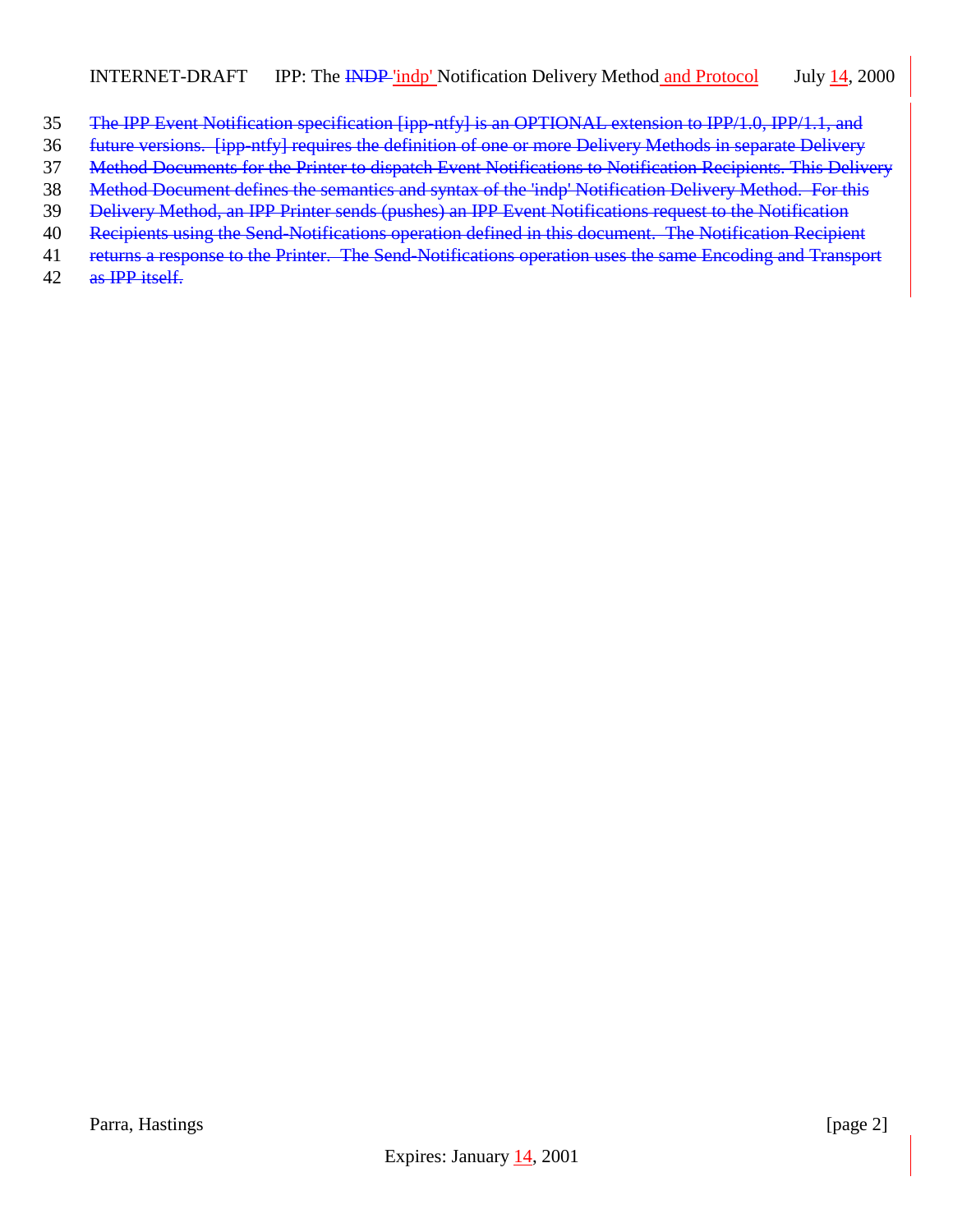- The full set of IPP documents includes:
- Design Goals for an Internet Printing Protocol [RFC2567]
- Rationale for the Structure and Model and Protocol for the Internet Printing Protocol [RFC2568]
- Internet Printing Protocol/1.1: Model and Semantics [ipp-mod]
- Internet Printing Protocol/1.1: Encoding and Transport [ipp-pro]
- Internet Printing Protocol/1.1: Implementer's Guide [ipp-iig]
- Mapping between LPD and IPP Protocols [RFC2569]
- Internet Printing Protocol (IPP): IPP Event Notification Specification [ipp-ntfy]
- The "Design Goals for an Internet Printing Protocol" document takes a broad look at distributed printing
- functionality, and it enumerates real-life scenarios that help to clarify the features that need to be included
- in a printing protocol for the Internet. It identifies requirements for three types of users: end users,
- operators, and administrators. It calls out a subset of end user requirements that are satisfied in IPP/1.0. A
- few OPTIONAL operator operations have been added to IPP/1.1.
- The "Rationale for the Structure and Model and Protocol for the Internet Printing Protocol" document
- describes IPP from a high level view, defines a roadmap for the various documents that form the suite of

IPP specification documents, and gives background and rationale for the IETF working group's major

- decisions.
- The "Internet Printing Protocol/1.1: Model and Semantics" document describes a simplified model with
- abstract objects, their attributes, and their operations that are independent of encoding and transport. It
- introduces a Printer and a Job object. The Job object optionally supports multiple documents per Job. It
- also addresses security, internationalization, and directory issues.
- The "Internet Printing Protocol/1.1: Encoding and Transport" document is a formal mapping of the abstract
- operations and attributes defined in the model document onto HTTP/1.1 [RFC2616]. It defines the
- encoding rules for a new Internet MIME media type called "application/ipp". This document also defines the rules for transporting a message body over HTTP whose Content-Type is "application/ipp". This
- document defines a new scheme named 'ipp' for identifying IPP printers and jobs.
- The "Internet Printing Protocol/1.1: Implementer's Guide" document gives insight and advice to
- implementers of IPP clients and IPP objects. It is intended to help them understand IPP/1.1 and some of the
- considerations that may assist them in the design of their client and/or IPP object implementations. For
- example, a typical order of processing requests is given, including error checking. Motivation for some of
- the specification decisions is also included.
- The "Mapping between LPD and IPP Protocols" document gives some advice to implementers of gateways between IPP and LPD (Line Printer Daemon) implementations.
- The "Internet Printing Protocol (IPP): IPP Event Notification Specification" document defines the
- semantics for Subscription Creation Operations and the requirements for other Delivery Method documents
- to define a Delivery Method to carry an Event Notifications to a Notification Recipient.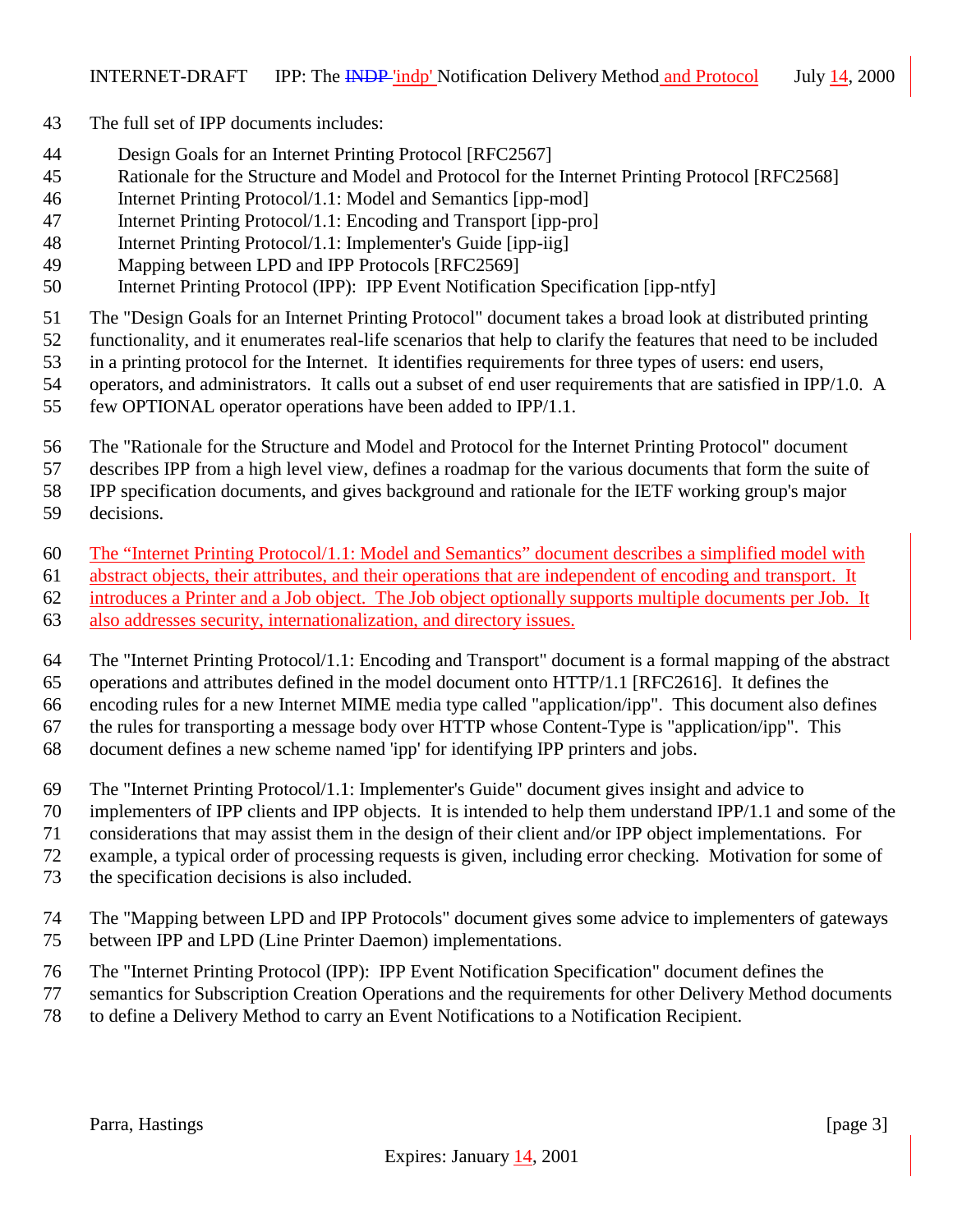| 79                                     |                                     |  |
|----------------------------------------|-------------------------------------|--|
| 80                                     | <b>Table of Contents</b>            |  |
| 81                                     | 1                                   |  |
| 82                                     | $\overline{2}$                      |  |
| 83                                     | 3                                   |  |
| 84                                     |                                     |  |
| 85<br>86<br>87<br>88<br>89             | 5<br>5.1<br>5.2.1<br>5.3            |  |
| 90<br>91<br>92<br>93<br>94<br>95       | 6<br>6.1<br>6.2.1<br>6.2.2          |  |
| 96                                     | 7                                   |  |
| 97<br>98<br>99<br>100                  | 8<br>8.1.1<br>8.1.2                 |  |
| 101<br>102<br>103<br>104<br>105<br>106 | 9<br>9.1.1<br>9.2<br>9.2.1<br>9.2.2 |  |
| 107<br>108<br>109                      | 10.1<br>10.2                        |  |
| 110<br>111<br>112                      | 11.1<br>11.2                        |  |
| 113                                    |                                     |  |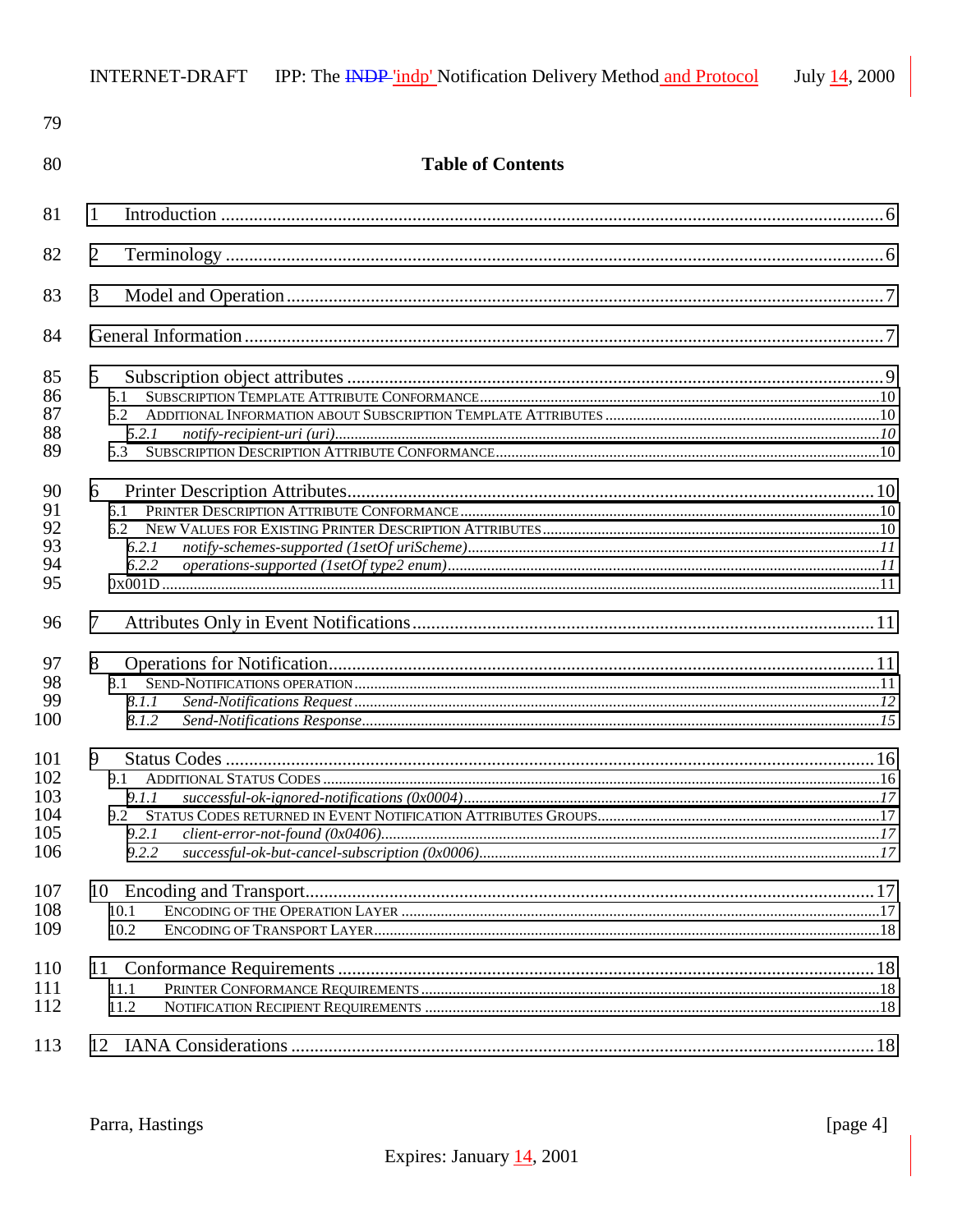|            | INTERNET-DRAFT IPP: The INDP 'indp' Notification Delivery Method and Protocol             | July 14, 2000 |
|------------|-------------------------------------------------------------------------------------------|---------------|
| 114        |                                                                                           |               |
| 115<br>116 | 14.1                                                                                      |               |
| 117        |                                                                                           |               |
| 118        |                                                                                           |               |
| 119        |                                                                                           |               |
| 120        |                                                                                           |               |
| 121        | <b>Tables</b>                                                                             |               |
| 122        |                                                                                           |               |
| 123        |                                                                                           |               |
| 124        |                                                                                           |               |
| 125        |                                                                                           |               |
| 126        | Table 5 – Combinations of Events and Subscribed Events for "job-impressions-completed" 14 |               |

[Table 6 – Additional Attributes in Event Notification Content for Printer Events........................................ 15](#page-14-0)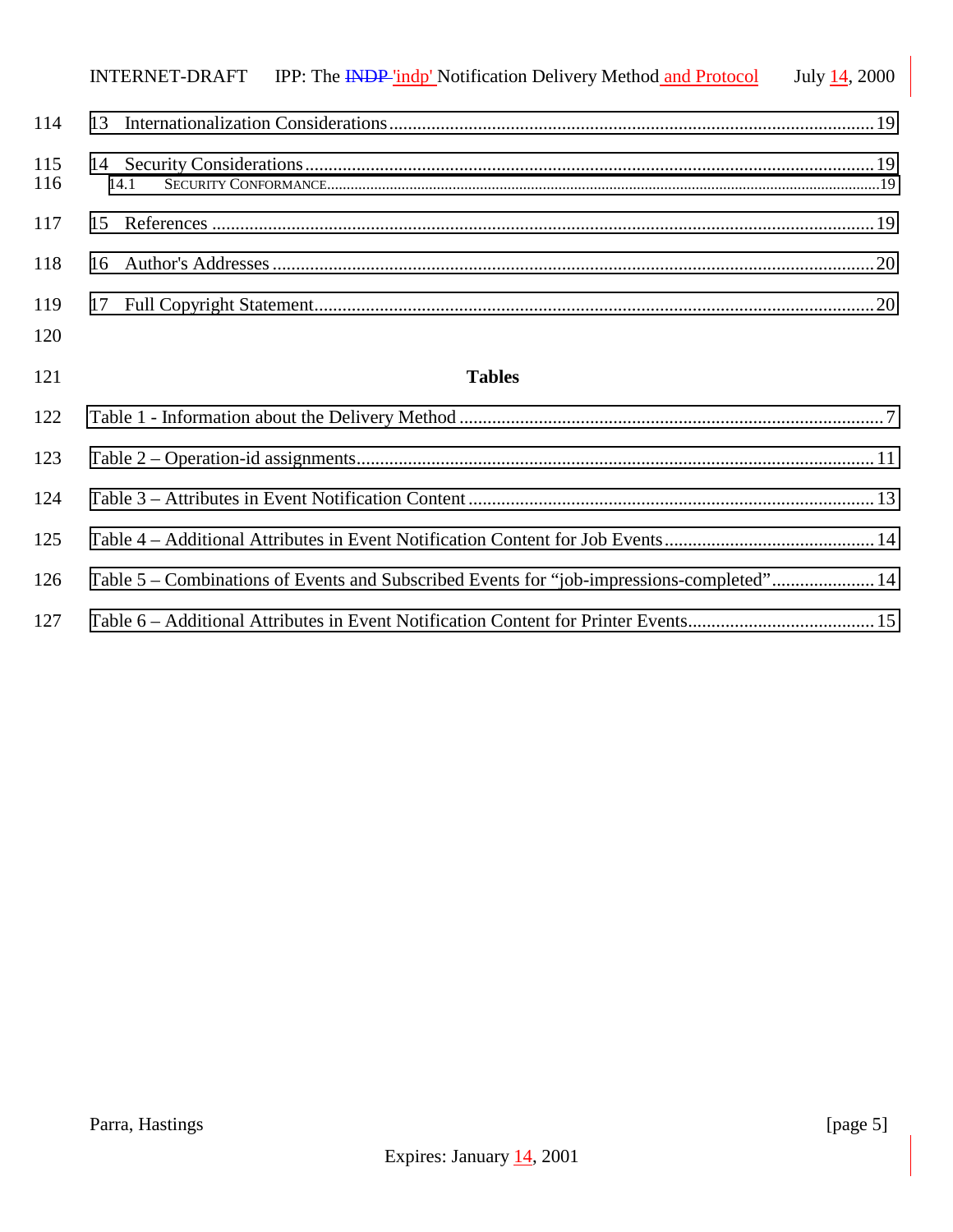<span id="page-5-0"></span>

### **1 Introduction**

- The notification extension document [ipp-ntfy] defines operations that a client can perform in order to
- create *Subscription Objects* in a Printer and carry out other operations on them. A Subscription Object
- represents a Subscription abstraction. The Subscription Object specifies that when one of the specified
- *Events* occurs, the Printer sends an asynchronous *Event Notification* to the specified *Notification Recipient*
- via the specified *Delivery Method* (i.e., protocol).
- The notification extension document [ipp-ntfy] specifies that each Delivery Method is defined in another
- 136 document. This document is one such document, and it specifies the 'indp' Delivery Method. This
- Delivery Method is a simple protocol consisting of a single operation: the Send-Notifications operation
- which uses the same encoding and transport as IPP. This document defines version '1.0' of the protocol.
- For the 'indp' Delivery Method, an IPP Printer sends (pushes) a Send-Notifications operation request
- 140 containing one or more Event Notifications to a the Notification Recipient specified in the Subscription

Object. The Event Notification content consists of Machine Consumable attributes and a Human

- Consumable "notify-text" attribute.
- The Notification Recipient receives the Event Notification as a Send-Notifications operation, in the same
- way as an IPP Printer receives IPP operations. The Notification Recipient returns a response to the Printer.
- 145 The Send-Notifications operation uses the same Encoding and Transport as IPP itself.

# **2 Terminology**

- This section defines the following terms that are used throughout this document:
- 148 This document uses tTerms such as "attributes", "keywords", and "support". These terms have special meaning and are defined in the model terminology [ipp-mod] section 12.2.
- Capitalized terms, such as MUST, MUST NOT, REQUIRED, SHOULD, SHOULD NOT, MAY, NEED NOT, and OPTIONAL, have special meaning relating to conformance as specified in RFC
- 152 2119 [RFC2119]. These terms are defined in and [ipp-mod] section 12.1 on conformance 153 terminology, most of which is taken from RFC 2119 [RFC2119]. These terms refer to conformance to this document, if this document is implemented.
- 155 This document uses the eCapitalized terms, such as Notification Recipient, Event Notification, Printer, etc., that are defined in [ipp-ntfy] with the same meanings and are not reproduced here.
- This section defines the following additional terms that are used throughout this document:
- **Event Notification Attributes Group**  The attributes group in a request that contains Event Notification Attributes in a request or response.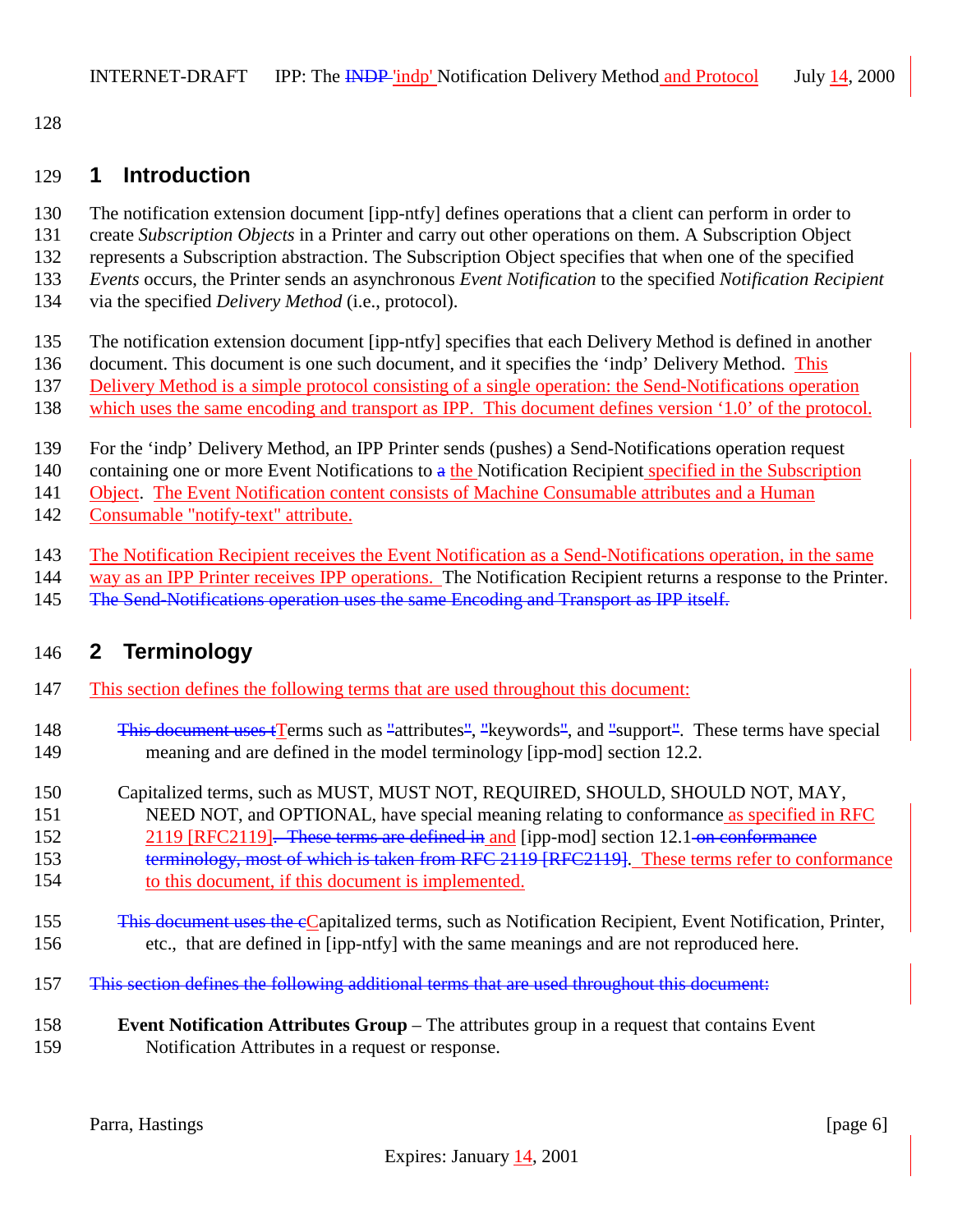# <span id="page-6-0"></span>160 **3 Model and Operation**

161 See [ipp-ntfy] for the description of the Event Notification Model and Operation. This Delivery Method

162 takes advantage of combining several Event Notifications into a single Compound Event Notification that 163 is delivery by a single Send-Notification operation to a single Notification Recipient.

164 When creating each Subscription object, the client supplies the "notify-recipient" (uri) Subscription

165 Template attribute. The "notify-recipient" attribute specifies both a single Notification Recipient that is to

166 receive the Notifications when subsequent events occur and the method for notification delivery that the

167 IPP Printer is to use. For the Notification Delivery Method defined in this document, the notification

- 168 method is 'indp' and the rest of the URI is the address of the Notification Recipient to which the IPP Printer
- 169 will send the Send-Notifications operation.
- 170 The 'indp' Notification Delivery Method defined in this document uses a client/server protocol paradigm.
- 171 The "client" in this relationship is the Printer described in [ipp-ntfy] while the "server" is the Notification
- 172 Recipient. The Printer invokes the Send-Notifications operation to communicate IPP Event Notification
- 173 contents to the Notification Recipient. The Notification Recipient only conveys information to the Printer in
- 174 the form of responses to the operations initiated by the Printer.
- 175 Printers that implement the 'indp' Notification Delivery Method will need to include an HTTP client stack
- 176 while Notification Recipients that implement this Delivery Method will need to support an HTTP server
- 177 stack. See section [10.2](#page-17-0) for more details.

# 178 **4 Summary of the 'indp' Delivery MethodGeneral Information**

- 179 If a Printer supports this Delivery Method, Table 1 lists its characteristics.
- 180 Column 1 of Table 1 lists the conformance requirements for Delivery Method Documents as specified in
- 181 **[ipp-ntfy]. Column 2 indicates how this Delivery Method Document meets each requirement:**
- 182 **Table 1 Information about the Delivery MethodSummary of the 'indp' Delivery Method**

| Document Method conformance requirement                                                                                                                                     | 'indp' realization                                              |
|-----------------------------------------------------------------------------------------------------------------------------------------------------------------------------|-----------------------------------------------------------------|
| <b>MUST define a What is the URL scheme</b><br>name for the Delivery Method?-                                                                                               | indp                                                            |
| <b>MUST</b> indicate whether the Is the<br>Delivery Method is REQUIRED,<br>RECOMMENDED, or OPTIONAL for an IPP<br>Printer to support-if it supports Event<br>Notification?- | <b>OPTIONALRECOMMENDED</b>                                      |
| 3. MUST define What the transport and<br>delivery protocol does the Printer use to                                                                                          | A Printer MUST support a complete<br>$HTTP/1.1$ stack [rfc2616] |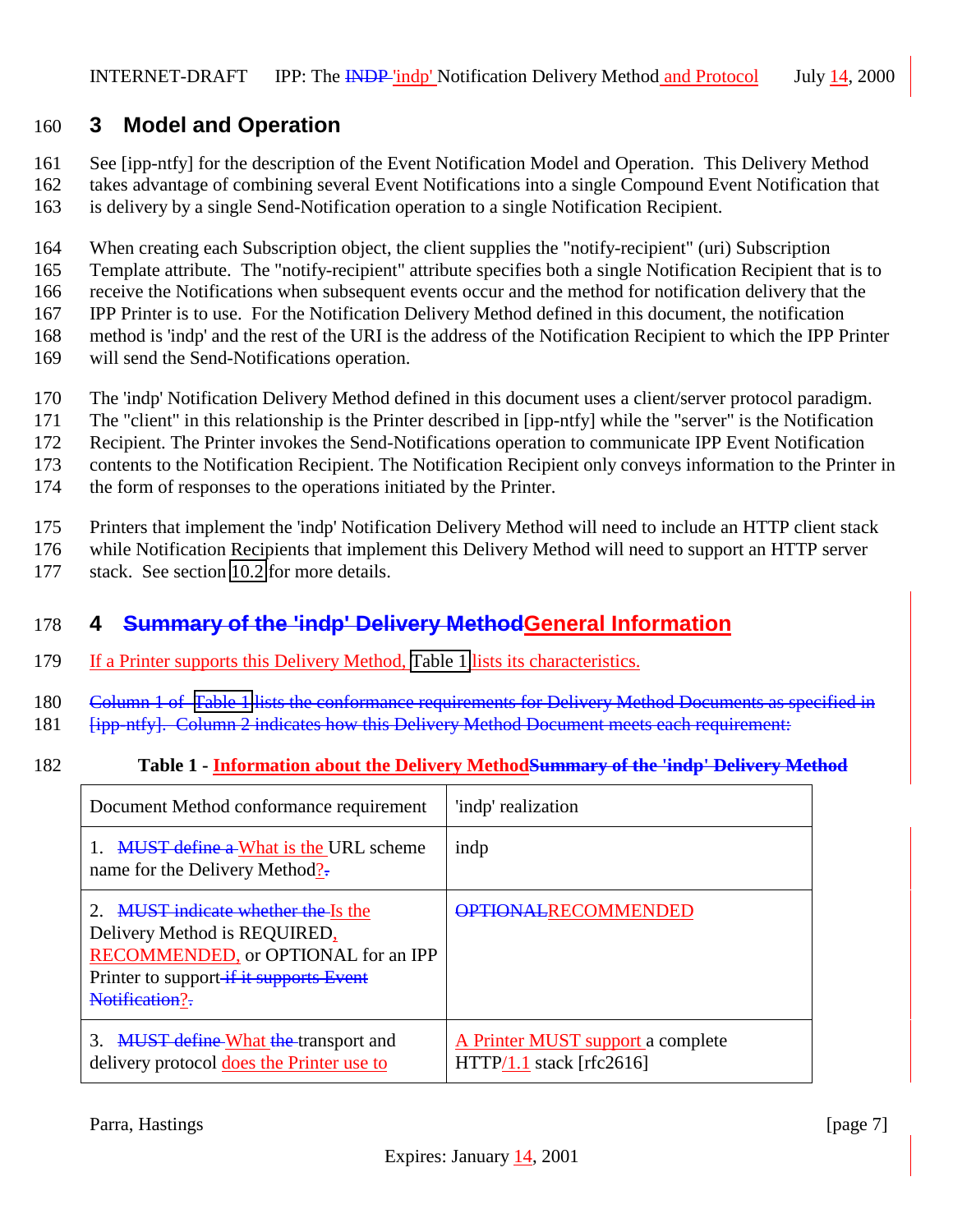| Document Method conformance requirement                                                                                                                                                                                                                                                                                                                                                                                                                                                                                                                                                                                                                                                                                                      | 'indp' realization                                                                                                                                                                                    |
|----------------------------------------------------------------------------------------------------------------------------------------------------------------------------------------------------------------------------------------------------------------------------------------------------------------------------------------------------------------------------------------------------------------------------------------------------------------------------------------------------------------------------------------------------------------------------------------------------------------------------------------------------------------------------------------------------------------------------------------------|-------------------------------------------------------------------------------------------------------------------------------------------------------------------------------------------------------|
| deliver for the Event Notification content that<br>a Printer MUST use, i.e., what is the entire<br>network stack?-                                                                                                                                                                                                                                                                                                                                                                                                                                                                                                                                                                                                                           |                                                                                                                                                                                                       |
| 4. MUST indicate whether or not Can<br>several Event Notifications ean-be combined<br>into a Compound Event Notification?-                                                                                                                                                                                                                                                                                                                                                                                                                                                                                                                                                                                                                   | A Printer implementation MAY combine<br>several Event Notifications into a single Event<br>Notifications request as separate Event<br><b>Notification Attributes Groupsyes</b> , see section<br>8.1.1 |
| 5. <u>Is the Delivery Method initiated by the</u><br>Notification Recipient (pull), or by the Printer<br>(push)?MUST describe how the Delivery<br>Method is initiated, i.e., is it initiated by the<br>receiving user (pull), or is it initiated by the<br>Printer (push).                                                                                                                                                                                                                                                                                                                                                                                                                                                                   | This Delivery Method is a push initiated by<br>the Printer (push)                                                                                                                                     |
| <b>MUST</b> indicate Is the Event Notification<br>6.<br>content whether the Delivery Method is<br>Machine Consumable or Human<br>Consumable?-                                                                                                                                                                                                                                                                                                                                                                                                                                                                                                                                                                                                | Machine Consumable with the "notify-text"<br>attribute being Human Consumable                                                                                                                         |
| 7. MUST define-What section in this<br>document answers the following question?<br>For a Machine Consumable Event<br>Notification, what is the representation and<br>encoding of values defined in section 9.1 of<br>[ipp-ntfy] and the conformance requirements<br>thereof? For a Human Consumable Event<br>Notification, what is the representation and<br>encoding of pieces of information defined in<br>section 9.2 of [ipp-ntfy] and the conformance<br>requirements thereof?the representation and<br>encoding that a Printer MUST use for each<br>value or piece of information listed in [ipp-<br>ntfy] section 9 (9.1 for Machine Consumable<br>Event Notification and/or section 9.2 for<br>Human Consumable Event Notification). | The representation and encoding is the same<br>as IPP. See section 8.1.1                                                                                                                              |
| MUST specify for each attribute in [ipp-ntfy]<br>section 9 whether a Printer MUST, SHOULD,<br>MAY, MUST NOT, SHOULD NOT or<br>NEED NOT send the attribute in an Event                                                                                                                                                                                                                                                                                                                                                                                                                                                                                                                                                                        | See the Send-Notifications Request defined in<br>section 9.1.1                                                                                                                                        |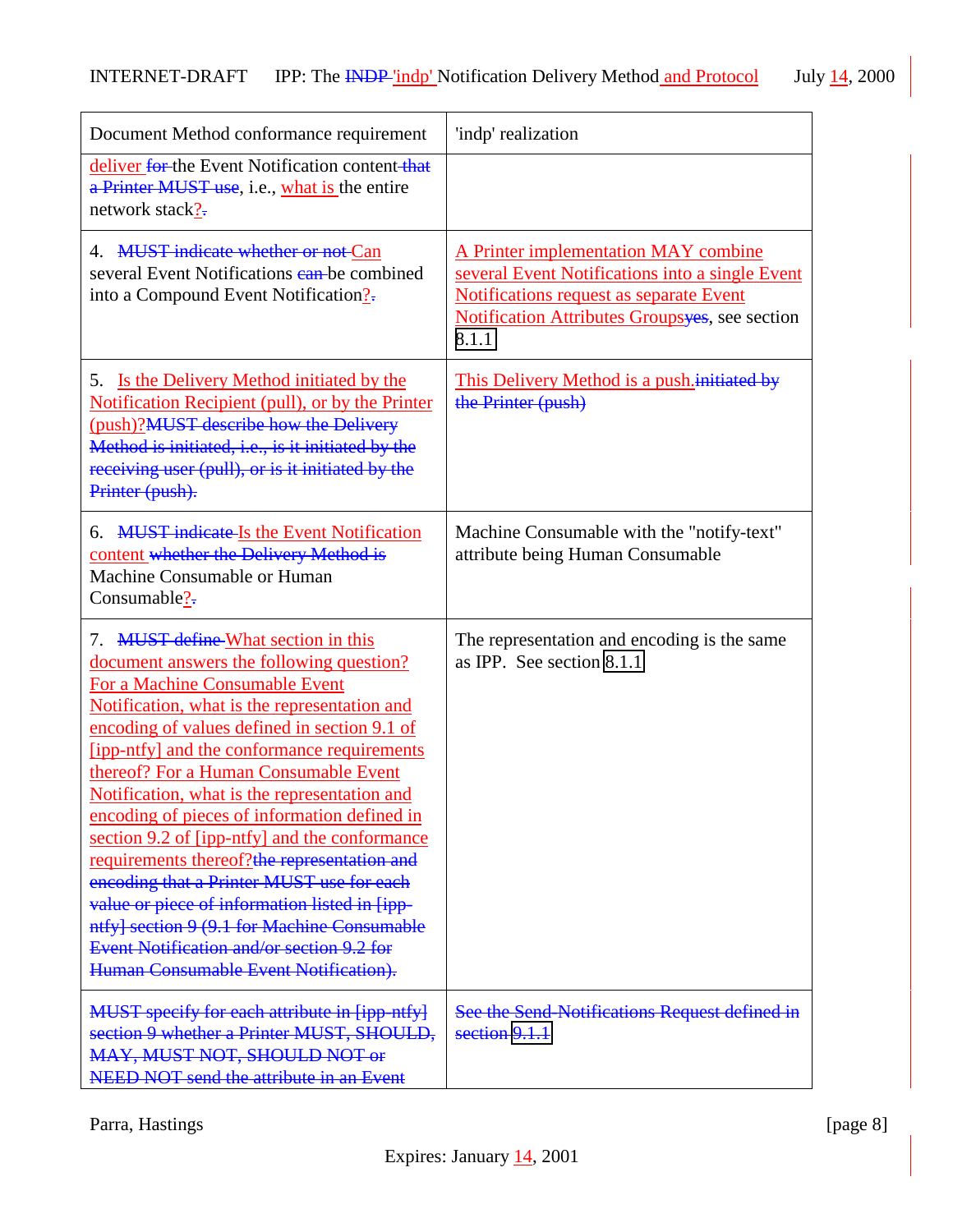<span id="page-8-0"></span>

| Document Method conformance requirement                                                                                                                                                                                                         | 'indp' realization                                                                                                                                                                                                                                                      |
|-------------------------------------------------------------------------------------------------------------------------------------------------------------------------------------------------------------------------------------------------|-------------------------------------------------------------------------------------------------------------------------------------------------------------------------------------------------------------------------------------------------------------------------|
| Notification content.                                                                                                                                                                                                                           |                                                                                                                                                                                                                                                                         |
| <b>MUST define what frequently occurring</b><br>Events MUST be moderated, if any, and<br>whether the moderation mechanism is<br>configurable. Also whether Events are<br>moderated by sending one per time unit or one<br>per number of Events. | Frequently occurring Events NEED NOT be<br>moderated because the Delivery Method is an<br>efficient one and because the Printer can<br>group multiple Event Notifications for the<br>same Notification Recipient into a single<br><b>Send-Notifications operations.</b> |
| 8. MUST discuss-What are the latency and<br>reliability of the transport and delivery<br>protocol?                                                                                                                                              | Same as for IPP/1.0 or IPP/1.1 itself (see [ipp-<br>mod]).                                                                                                                                                                                                              |
| 9. MUST discuss-What are the security<br>aspects of the transport and delivery protocol,<br>e.g., how it is handled in firewalls?-                                                                                                              | See section 14                                                                                                                                                                                                                                                          |
| 10. MUST identify What are the content<br>length restrictions, if any?-                                                                                                                                                                         | They are the same as for $IPP/1.0$ and $IPP/1.1$<br>itself (see [ipp-mod]).                                                                                                                                                                                             |
| 11. MAY define What are the additional<br>values or pieces of information that a Printer<br>sends in an Event Notification and the<br>conformance requirements thereof?MUST,<br><b>SHOULD or MAY send in a Notification</b><br>content.         | A new Event Notifications attribute group (see<br>section 10.1) and additional status codes for<br>use in the response (see section 9)                                                                                                                                  |
| 12. MAY define What are the additional<br>Subscription Template and/or Subscription<br>Description attributes and the conformance<br>requirements thereof?-                                                                                     | None defined                                                                                                                                                                                                                                                            |
| 13. MAY define-What are the additional<br>Printer Description attributes and the<br>conformance requirements thereof $?$ .                                                                                                                      | None defined                                                                                                                                                                                                                                                            |

183 The remaining sections of this document parallel the sections of [ipp-ntfy].

# 184 **5 Subscription object attributes**

185 This section defines the Subscription object conformance requirements for Printers.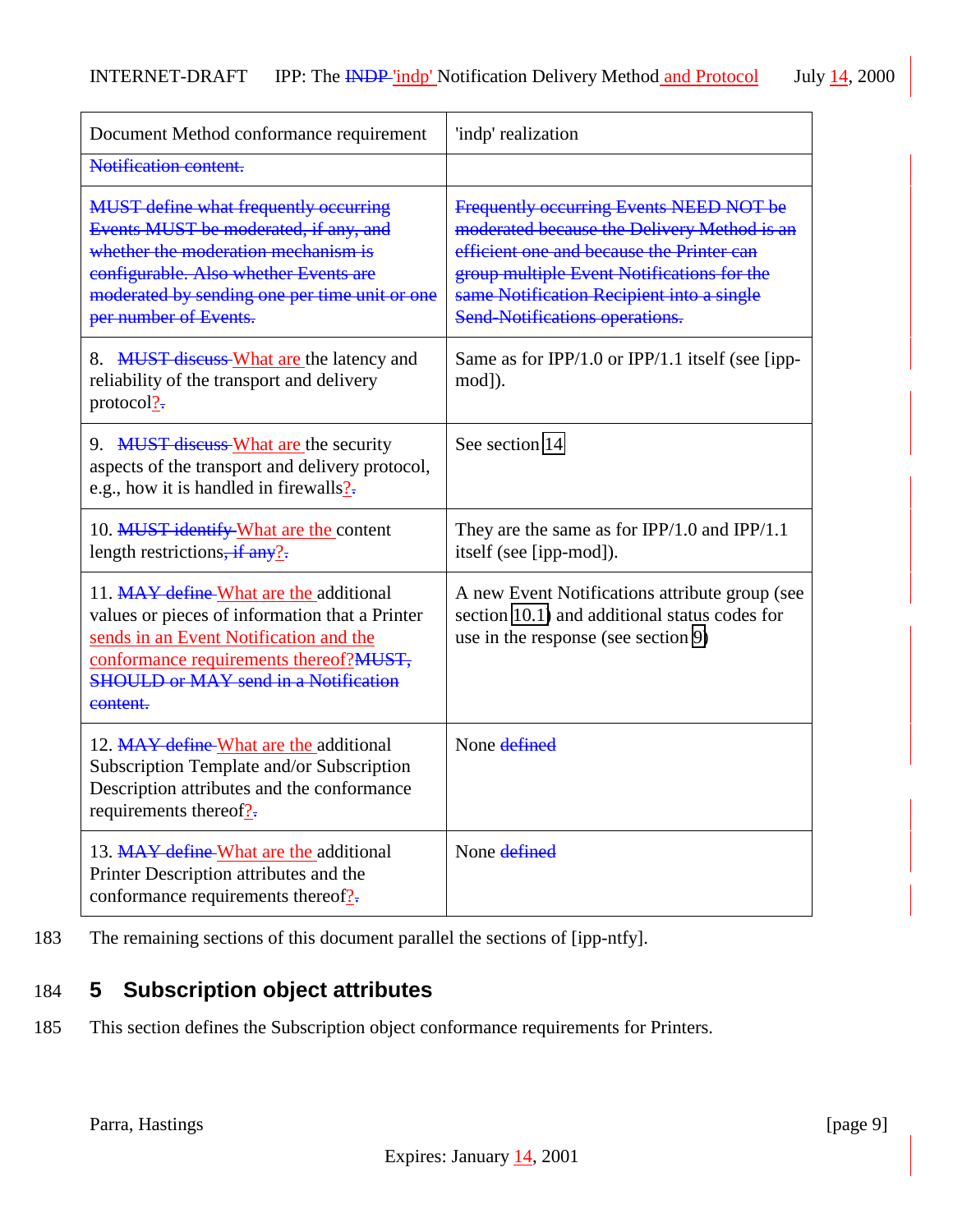### <span id="page-9-0"></span>**5.1 Subscription Template Attribute Conformance**

 The 'indp' Delivery Method has the same conformance requirements for Subscription Template attributes as defined in [ipp-ntfy]. The 'indp' Delivery Method does not define any addition Subscription Template attributes.

### **5.2 Additional Information about Subscription Template Attributes**

This section defines additional information about Subscription Template attributes defined in [ipp-ntfy].

#### **5.2.1 notify-recipient-uri (uri)**

- This section describes the syntax of the value of this attribute for the 'indp' Delivery Method. The syntax
- for values of this attribute for other Delivery Method is defined in other Delivery Method Documents.
- In order to support the 'indp' Delivery Method and Protocol, the Printer MUST support the following syntax:
- The 'indp://' URI scheme. The remainder of the URI indicates the host and address of the Notification 198 Recipient that is to receive the Send-Notification operation.

#### **5.3 Subscription Description Attribute Conformance**

 The 'indp' Delivery Method has the same conformance requirements for Subscription Description attributes as defined in [ipp-ntfy]. The 'indp' Delivery Method does not define any addition Subscription Description attributes.

## **6 Printer Description Attributes Conformance**

This section defines the Printer Description Attributes conformance requirements for Printers.

#### **6.1 Printer Description Attribute Conformance**

 The 'indp' Delivery Method has the same conformance requirements for Printer Description attributes as defined in [ipp-ntfy]. The 'indp' Delivery Method does not define any addition Printer Description attributes.

#### **6.16.2 New Values for Existing Printer Description Attributes**

This section defines additional values for existing Printer Description attributes.

Parra, Hastings [page 10] [page 10]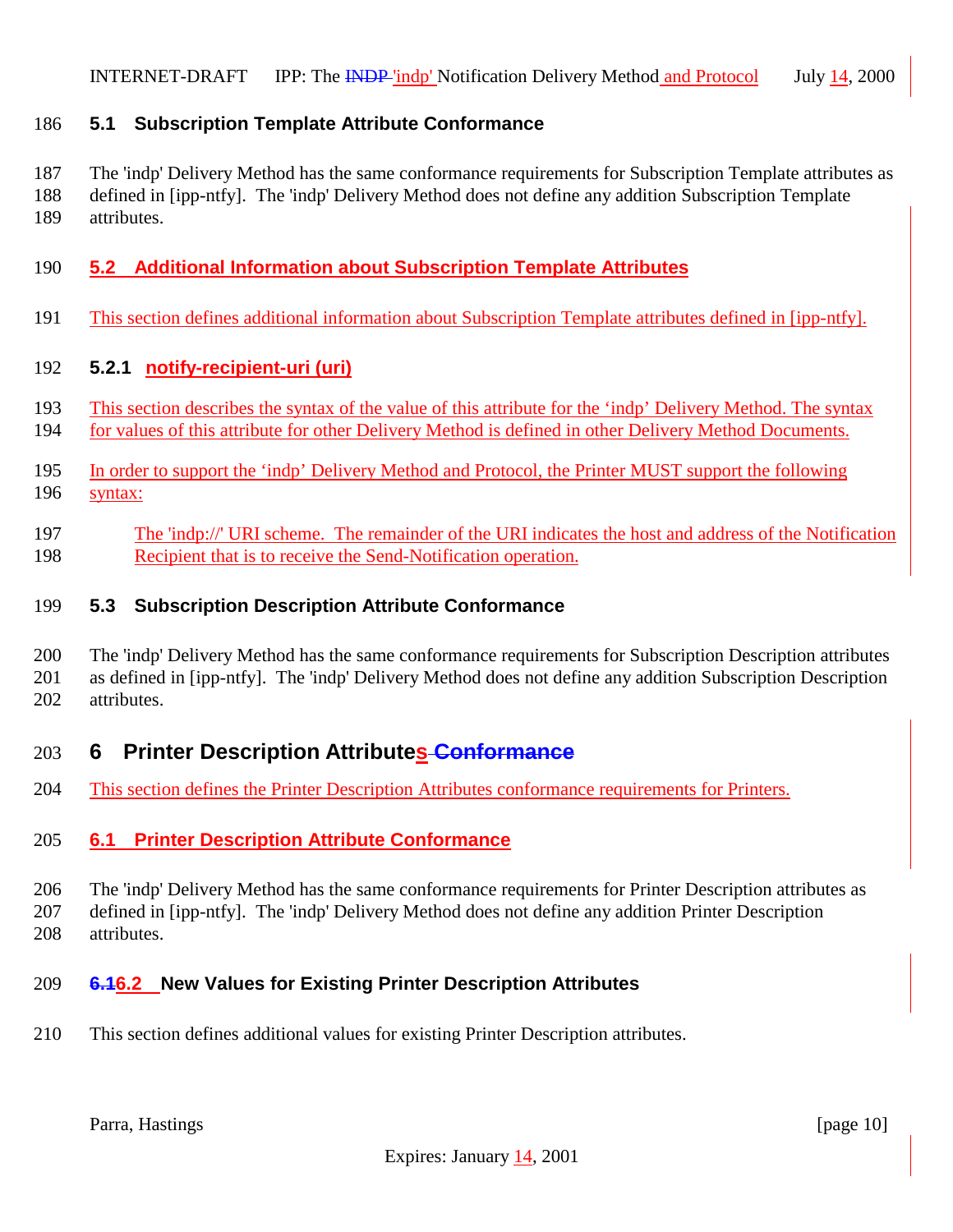### <span id="page-10-0"></span>**6.1.16.2.1 notify-schemes-supported (1setOf uriScheme)**

- The following "notify-schemes-supported" value is added in order to support the new Delivery Method
- defined in this document:
- 'indp': The IPP Notification Delivery Method defined in this document.

### **6.1.26.2.2 operations-supported (1setOf type2 enum)**

Table 2 lists the "operation-id" value added in order to support the new operation defined in this document.

The operation-id is assigned in the same name space as other operations that a Printer supports. However, a

Printer MUST NOT include this value in its "operations-supported" attribute unless it can accept the Send-

- Notifications request.
- 

| 220 | Table 2 – Operation-id assignments |
|-----|------------------------------------|
|-----|------------------------------------|

| Value  | <b>Operation Name</b> |
|--------|-----------------------|
| 0x001D | Send-Notifications    |

# **7 Attributes Only in Event Notifications**

No additional attributes are defined only for use in Event Notifications besides those defined in [ipp-ntfy].

### **8 Operations for Notification**

This section defines the operation for Event Notification using the 'indp' Delivery Method.

 There is only one operation defined: Send-Notifications. Section 6.2.2 assigns of the "operation-id" for the Send-Notifications operation and the following section defined the operation.

#### **8.1 Send-Notifications operation**

- This REQUIRED operation allows a Printer to send one or more Event Notifications to a Notification Recipient using HTTP.
- The Printer composes the information defined for an IPP Notification [ipp-ntfy] and sends it using the Sent-Notifications operation to the Notification Recipient supplied in the Subscription object.
- The Send-Notifications operations uses the operations model defined by IPP [rfc2566]. This includes, the
- use of a URI as the identifier for the target of each operation, the inclusion of a version number, operation-
- id, and request-id in each request, and the definition of attribute groups. The Send-Notifications operation
- uses the Operation Attributes group, but currently has no need for the Unsupported Attributes, Printer

Parra, Hastings [page 11]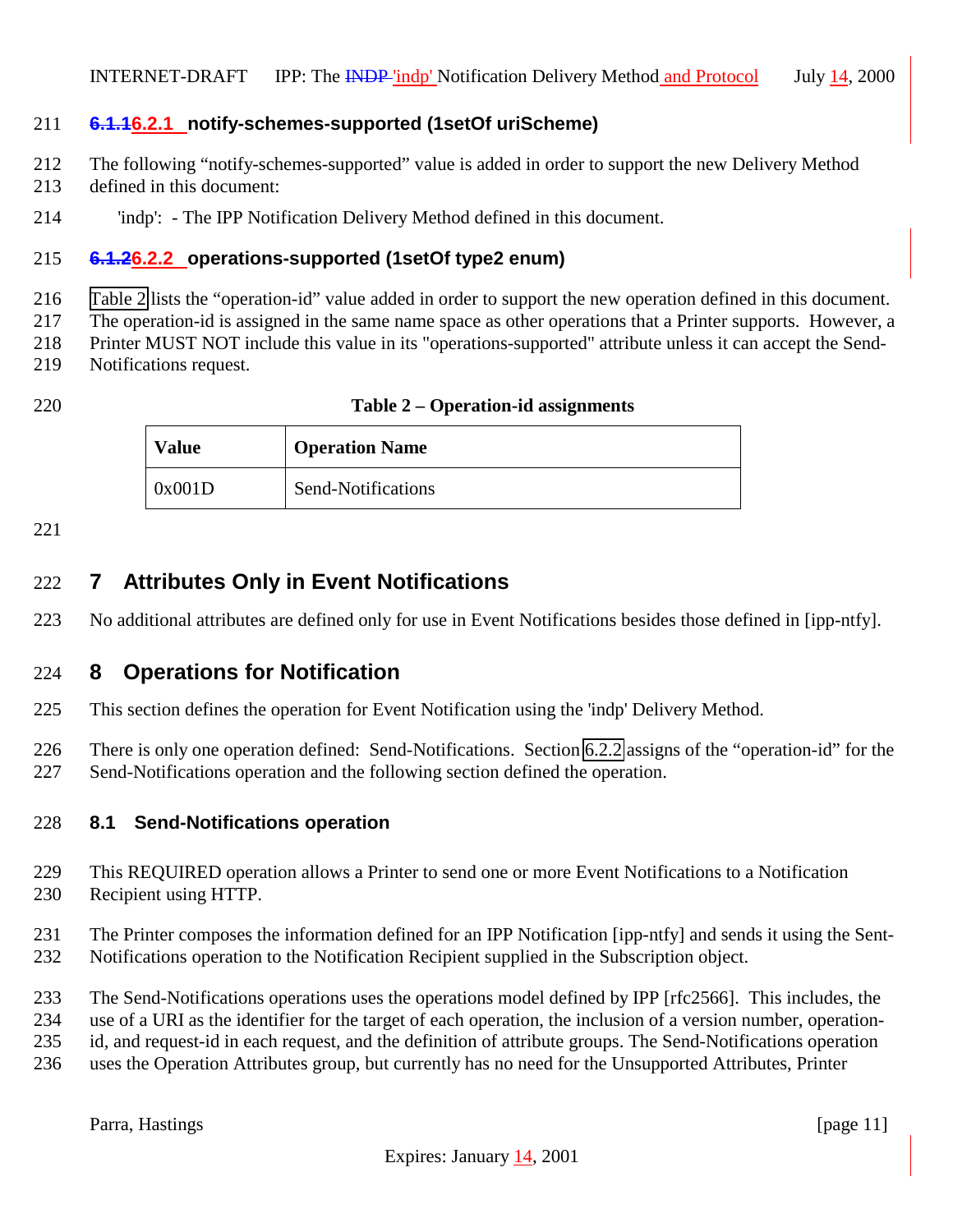- <span id="page-11-0"></span>Object Attributes, and Job-Object Attributes groups. However, it uses a new attribute group, the Event
- Notification Attributes group.
- 
- The Notification Recipient MUST accept the request in any state. There is no state defined for the
- Notification Recipient for this Delivery Method.
- Access Rights: Notification Recipient MAY enforce access rights. If the Printer receives a rejection with
- these status codes: 'client-error-forbidden', 'client-error-not-authenticated', or 'client-error-not-authorized'
- 244 status code, the Printer SHOULD cancel the subscription. To send Event Notifications to a Notification
- 245 Recipient, the authenticated user (see [IPP-MOD] section 8.3) performing this operation MUST be the
- 246 Printer that accepted a previous Subscription Creation operation (see [ipp-ntfy]). Otherwise the
- 247 Notification Recipient MUST reject the operation and return: the 'client-error-forbidden', 'client-error-not-
- 248 authenticated', or 'client-error-not-authorized' status code as appropriate.
- **ISSUE 01:** Is this what the Access Rights section should say for a Send-Notifications request?

# **8.1.1 Send-Notifications Request**

- Every operation request MUST contains the following parameters (see [ipp-mod] section 3.1.1):
- 252 a "version-number" <del>ISSUE 02: What version number goes here?</del> '1.0' the version of the 'indp' protocol is '1.0'.
- an "operation-id" the value defined in [Table 2](#page-10-0)
- a "request-id" the contents of the Subscription object's "notify-sequence-number" after incrementing for the first try (see [ipp-ntfy]).
- The following groups of attributes MUST be part of the Send-Notifications Request:
- Group 1: Operation Attributes
- Natural Language and Character Set:
- The "attributes-charset" and "attributes-natural-language" attributes as defined in [ipp-mod] section 3.1.4.1.

# Target:

- A copy of the Subscription object's "notification-recipient-uri" (uri) attribute which is the target of this operation as described in [ipp-mod] section 3.1.5, i.e., the URI of the 'indp' Notification Recipient (see section [1.1\)](#page-15-0).
- 268 Requesting User Name: 269 Unlike the other IPP operations, the "requesting-user-name" attribute SHOULD NOT be 270 supplied by the client as described in [ipp-mod] section 8.3. **ISSUE 03:** Ok that "requesting-user-name" SHOULD NOT be send in Send-Notifications?
- Group 2 to N: Event Notification Attributes

Parra, Hastings [page 12]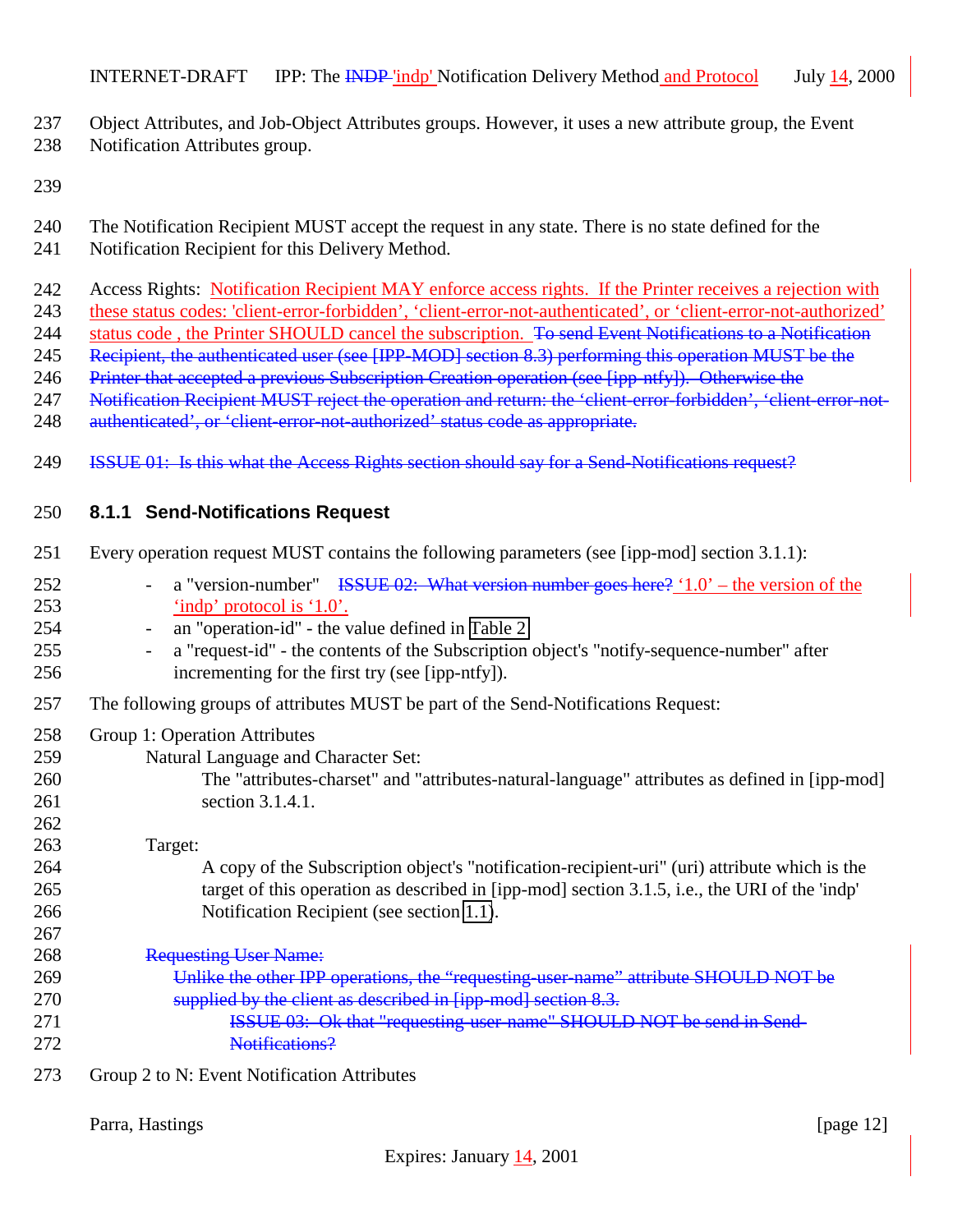- <span id="page-12-0"></span>274 In each group 2 to N, each attribute is encoded using the IPP rules for encoding attributes [ipp-pro] 275 and may be encoded in any order. Note: the Get-Jobs response in [ipp-mod] acts as a model for 276 encoding multiple groups of attributes.
- 278 Each Event Notification Group MUST contain all of attributes specified in [ipp-ntfy] section 9.1 279 ("Content of Machine Consumable Event Notifications") with exceptions denoted by asterisks in 280 the tables below.
- 282 The tables below are copies of the tables in [ipp-ntfy] section 9.1 ("Content of Machine Consumable 283 Event Notifications") except that each cell in the "Sends" column is a "MUST".
- 285 For an Event Notification for all Events, the Printer sends the following attributes.
	- Source Value **Sends** Sends Source Object notify-subscription-id (integer(1:MAX)) NUST Subscription notify-printer-uri (uri) and the subscription of the MUST Subscription notify-subscribed-event (type2 keyword) MUST Event Notification printer-up-time (integer(MIN:MAX)) MUST Printer printer-current-time (dateTime) \* MUST Printer notify-sequence-number (integer (0:MAX)) MUST Subscription notify-charset (charset) and the subscription of the subscription of the subscription of  $\sim$  MUST Subscription notify-natural-language (naturalLanguage) MUST Subscription notify-user-data (octetString(63)) \*\* MUST Subscription notify-text (text (MAX)) MUST Event Notification attributes from the "notify-attributes" attribute \*\*\* MUST | Printer attributes from the "notify-attributes" attribute \*\*\* MUST | Job attributes from the "notify-attributes" attribute \*\*\* MUST Subscription
- 286 **Table 3 Attributes in Event Notification Content**

287 288 **ISSUE 04: Ok that "notify-text" has been changed from MAY to MUST?** 289

277

281

284

Parra, Hastings [page 13]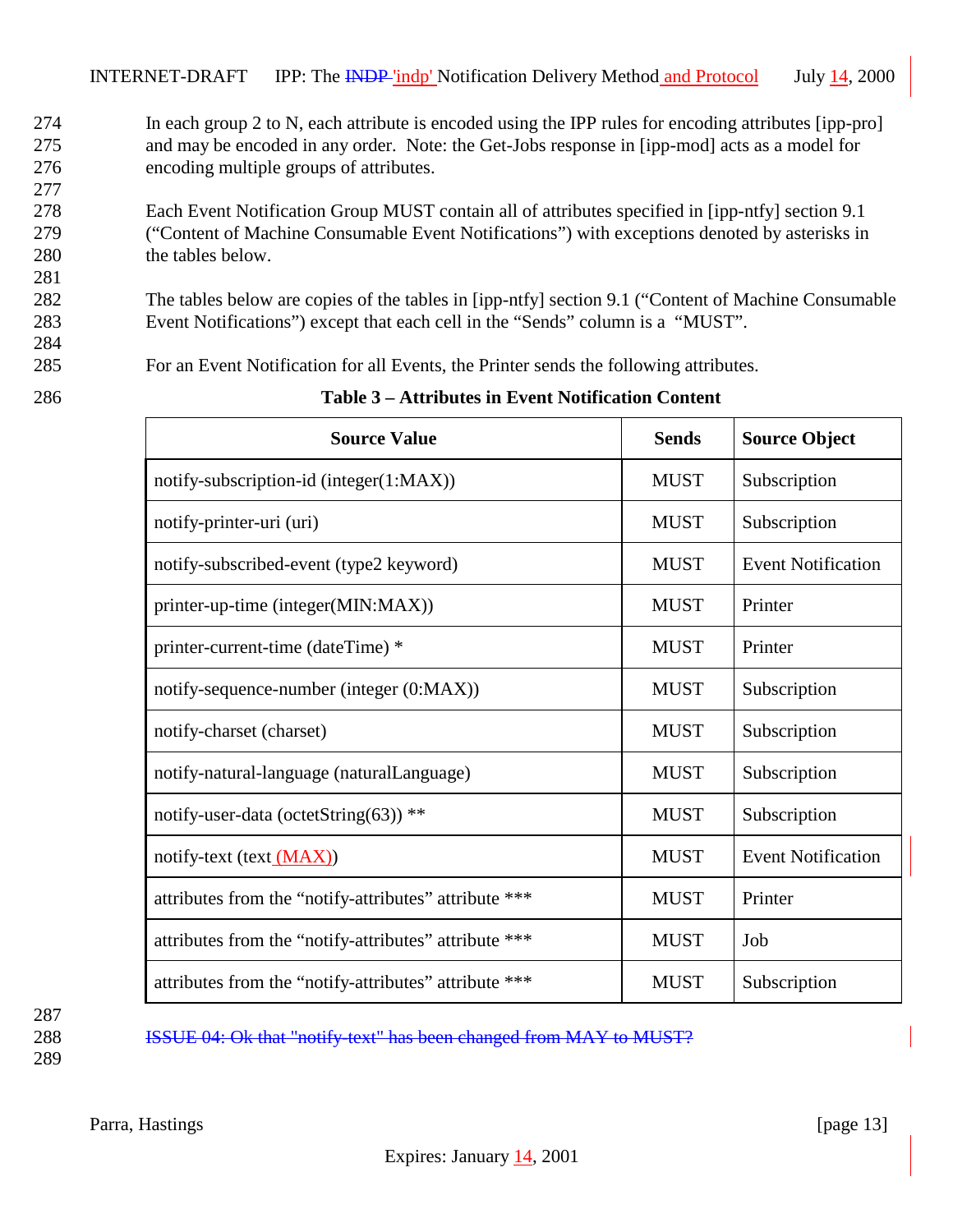<span id="page-13-0"></span>INTERNET-DRAFT IPP: The INDP 'indp' Notification Delivery Method and Protocol July 14, 200

 \* The Printer MUST send "printer-current-time" if and only if it supports the "printer-current-time" attribute on the Printer object. 

 \*\* If the associated Subscription Object does not contain a "notify-user-data" attribute, the Printer MUST send an octet-string of length 0. 

 \*\*\* If the "notify-attributes" attribute is present on the Subscription Object, the Printer MUST send all attributes specified by the "notify-attributes" attribute. Note: if the Printer doesn't support the "notify-attributes" attribute, it is not present on the associated Subscription Object.

 For Event Notifications for Job Events, the Printer sends the following additional attributes shown in Table 4.

 $\Gamma$ 

| <b>Source Value</b>                              | <b>Sends</b> | Source Object |
|--------------------------------------------------|--------------|---------------|
| job-id (integer $(1:MAX)$ )                      | <b>MUST</b>  | Job           |
| job-state (type1 enum)                           | <b>MUST</b>  | Job           |
| job-state-reasons (1setOf type2 keyword)         | <b>MUST</b>  | Job           |
| job-impressions-completed (integer( $0:MAX$ )) * | <b>MUST</b>  | Job           |

#### **Table 4 – Additional Attributes in Event Notification Content for Job Events**

 \* The Printer MUST send the "job-impressions-completed" attribute in an Event Notification only for the combinations of Events and Subscribed Events shown in Table 5.

#### **Table 5 – Combinations of Events and Subscribed Events for "job-impressions-completed"**

| <b>Job Event</b> | <b>Subscribed Job Event</b> |
|------------------|-----------------------------|
| 'job-progress'   | 'job-progress'              |
| 'job-completed'  | 'job-completed'             |
| 'job-completed'  | 'job-state-changed'         |

 For Event Notification for Printer Events, the Printer sends the following additional attributes shown in [Table 6.](#page-14-0)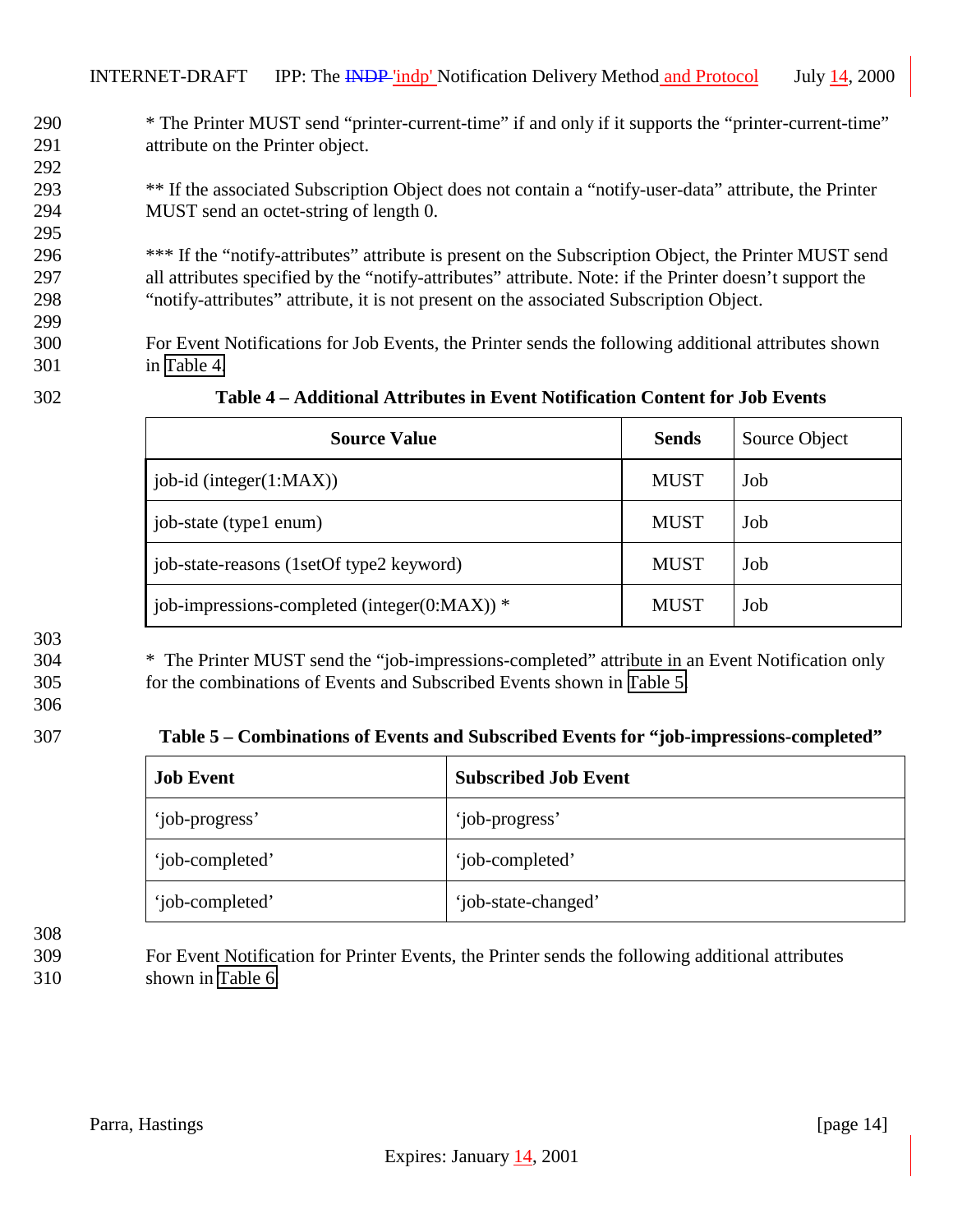<span id="page-14-0"></span>

| 311 | Table 6 – Additional Attributes in Event Notification Content for Printer Events |
|-----|----------------------------------------------------------------------------------|
|     |                                                                                  |

| <b>Source Value</b>                          | <b>Sends</b> | Source Object |
|----------------------------------------------|--------------|---------------|
| printer-state (type1 enum)                   | <b>MUST</b>  | Printer       |
| printer-state-reasons (1setOf type2 keyword) | <b>MUST</b>  | Printer       |
| printer-is-accepting-jobs (boolean)          | <b>MUST</b>  | Printer       |

#### **8.1.2 Send-Notifications Response**

 The Notification Recipient MUST return (to the client which is the Printer) the following sets of attributes as part of a Send-Notifications response:

- Every operation response contains the following REQUIRED parameters (see [ipp-mod] section 3.1.1}:
- a "version-number"
- a "status-code"
- the "request-id" that was supplied in the corresponding request
- Group 1: Operation Attributes
- Status Message:
- As defined in [ipp-mod].
- The Notification Recipient can return any status codes defined in [ipp-mod] and section [9.1](#page-15-0) that applies to all of the Event Notification Attribute groups. The following is a description of the important status codes:
- **'successful-ok':** the Notification Recipient received all of the Event Notification Attribute Groups and was expecting each of them. **'successful-ok-ignored-notifications':** the Notification Recipient was able to consume some, but not all of the Event Notification Attributes Groups sent. The Event Notification
- Attributes Groups with a "notify-status-code" attribute are the ones that were ignored or are to be canceled.
- **'client-error-ignored-all-notifications':** the Notification Recipient was unable to consume any of the Event Notification Attributes Groups sent. The Event Notification Attributes Groups with a "notify-status-code" attribute are the ones that were ignored or are to be canceled.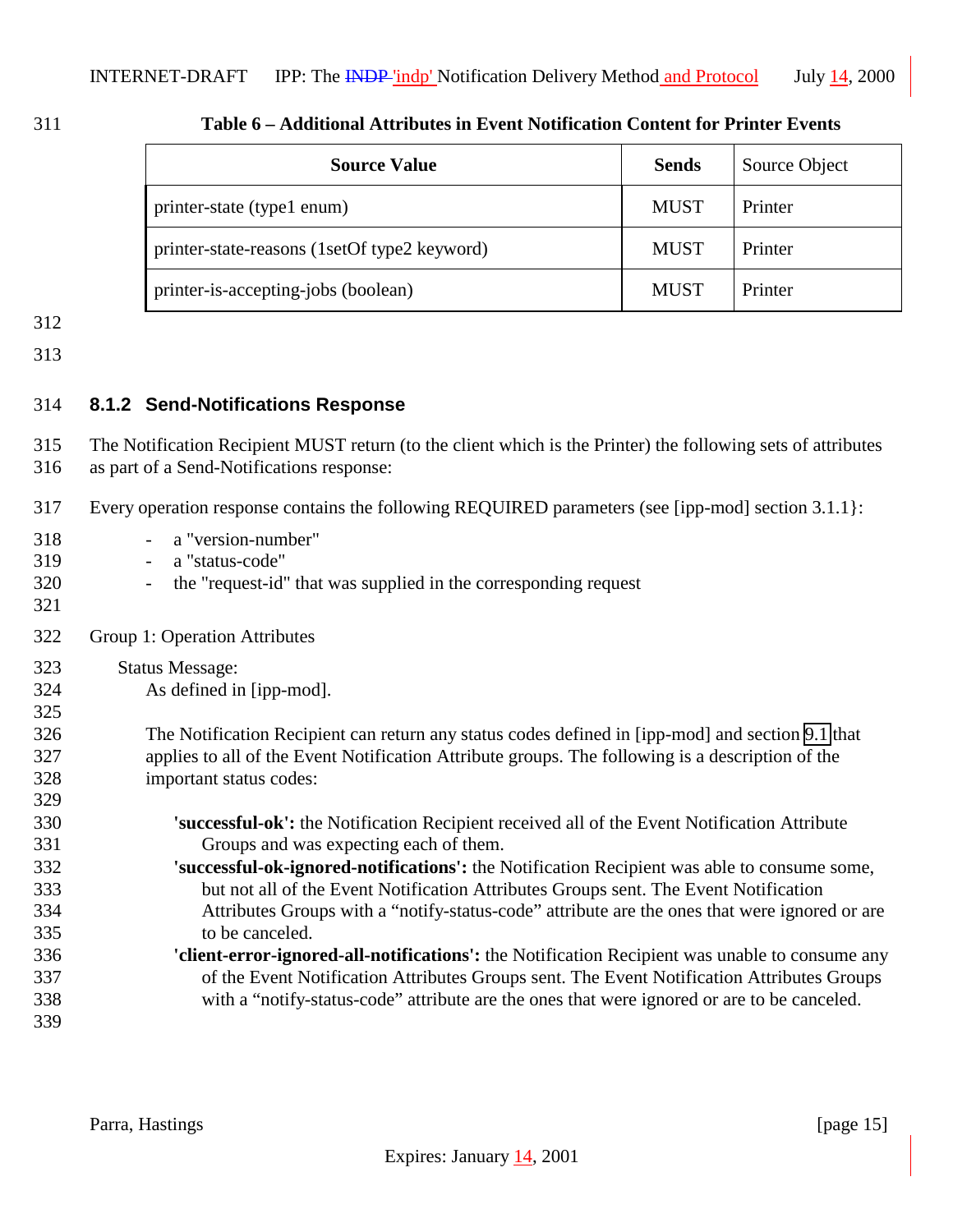- <span id="page-15-0"></span>Natural Language and Character Set:
- The "attributes-charset" and "attributes-natural-language" attributes as defined in [ipp-mod] section 3.1.4.1.
- 

- Group 2 to N: Notification Attributes
- These groups MUST be returned if and only if the "status-code" parameter returned in Group 1 is anything but the 'successful-ok' status code.
- "notification-status-code" (type2 enum)
- Indicates whether the Notification Recipient was able to consume the n-th Notification Report as follows:
- **'successful-ok'** this Event Notification Attribute Group was consumed
- **'client-error-not-found'** this Event Notification Attribute Group was not able to be consumed. The Printer MUST cancel the Subscription and MUST NOT attempt to send any further Event Notifications from the associated Subscription object.
- **'successful-ok-but-cancel-subscription'** the Event Notification Attribute Group was consumed, but the Notification Recipient wishes to cancel the Subscription object. The Printer MUST cancel the Subscription and MUST NOT attempt to send any further Event Notifications from the associated Subscription object.

#### **9.2 Notification Protocol URI Scheme**

The INDP Notification Delivery Method uses the 'indp://' URI scheme in the "notify-recipients" attribute in

the Subscription object in order to indicate the notification Delivery Method defined in this document. The

remainder of the URI indicates the host and address of the Notification Recipient that is to receive the

Send-Notification operation.

## **9 Status Codes**

This section lists status codes whose meaning have been extended and/or defined for returning in Event

 Notification Attribute Groups as the value of the "notification-status-code" operation attribute. The code values are allocated in the same space as the status codes in [ipp-mod].

#### **9.1 Additional Status Codes**

- The following status codes are defined as extensions for Notification and are returned as the value of the
- "status-code" parameter in the Operation Attributes Group of a response (see [ipp-mod] section 3.1.6.1).
- Operations in this document can also return the status codes defined in section 13 of [ipp-mod]. The
- 'successful-ok' status code is an example of such a status code.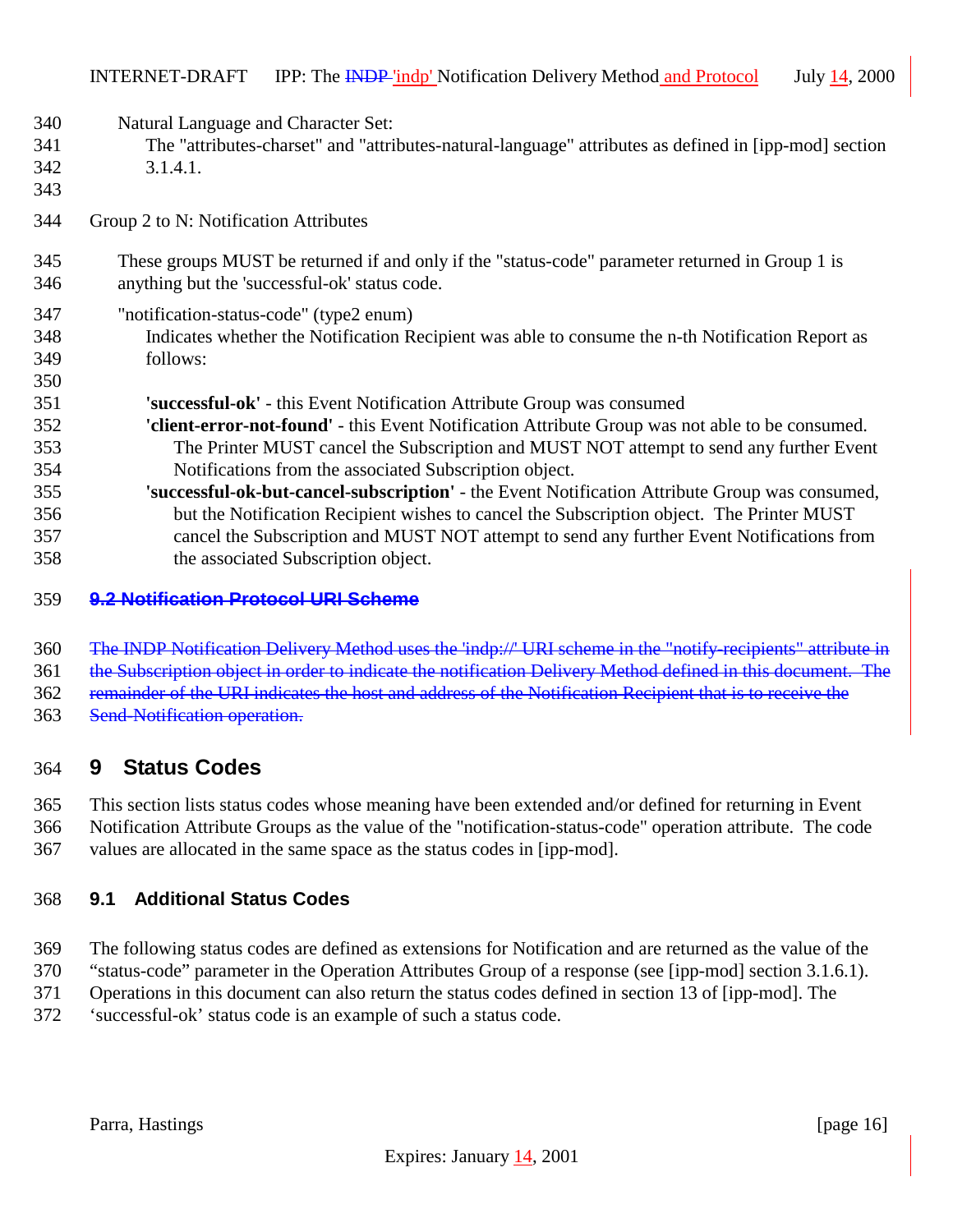### <span id="page-16-0"></span>**9.1.1 successful-ok-ignored-notifications (0x0004)**

- The Notification Recipient was able to consume some, but not all, of the Event Notifications Attributes
- Groups sent by the Printer in the Send-Notifications request. See section [8.1.2](#page-14-0) for further details.

### **9.2 Status Codes returned in Event Notification Attributes Groups**

- This section contains values of the "notify-status-code" attribute that the Notification Recipient returns in a
- Event Notification Attributes Group in a response when the corresponding Event Notification Attributes
- Group in the request:
- 1. was not consumed OR
- 2. was consumed, but the Notification Recipient wants to cancel the corresponding Subscription object
- The following sections are ordered in decreasing order of importance of the status-codes.

# **9.2.1 client-error-not-found (0x0406)**

- This status code is defined in [ipp-mod]. This document extends its meaning and allows it to be returned in an Event Notification Attributes Group of a response.
- The Notification Recipient was unable to consume this Event Notification Attributes Group because it was not expected. See section [8.1.2](#page-14-0) for further details.

## **9.2.2 successful-ok-but-cancel-subscription (0x0006)**

 The Notification Recipient was able to consume this Event Notification Attributes Group that the Printer sent, but wants the corresponding Subscription object to be canceled none-the-less. See section [8.1.2](#page-14-0) for further details.

# **10 Encoding and Transport**

This section defines the encoding and transport used by the 'indp' Delivery Method.

# **10.1 Encoding of the Operation Layer**

 The 'indp' Delivery Method uses the IPP operation layer encoding described in [ipp-pro] and the following Event Notification Attributes Group tag allocated by [ipp-ntfy]:

| Tag Value (Hex) | <b>Meaning</b>                      |
|-----------------|-------------------------------------|
| 0x07            | "event-notification-attributes-tag" |

Parra, Hastings [page 17]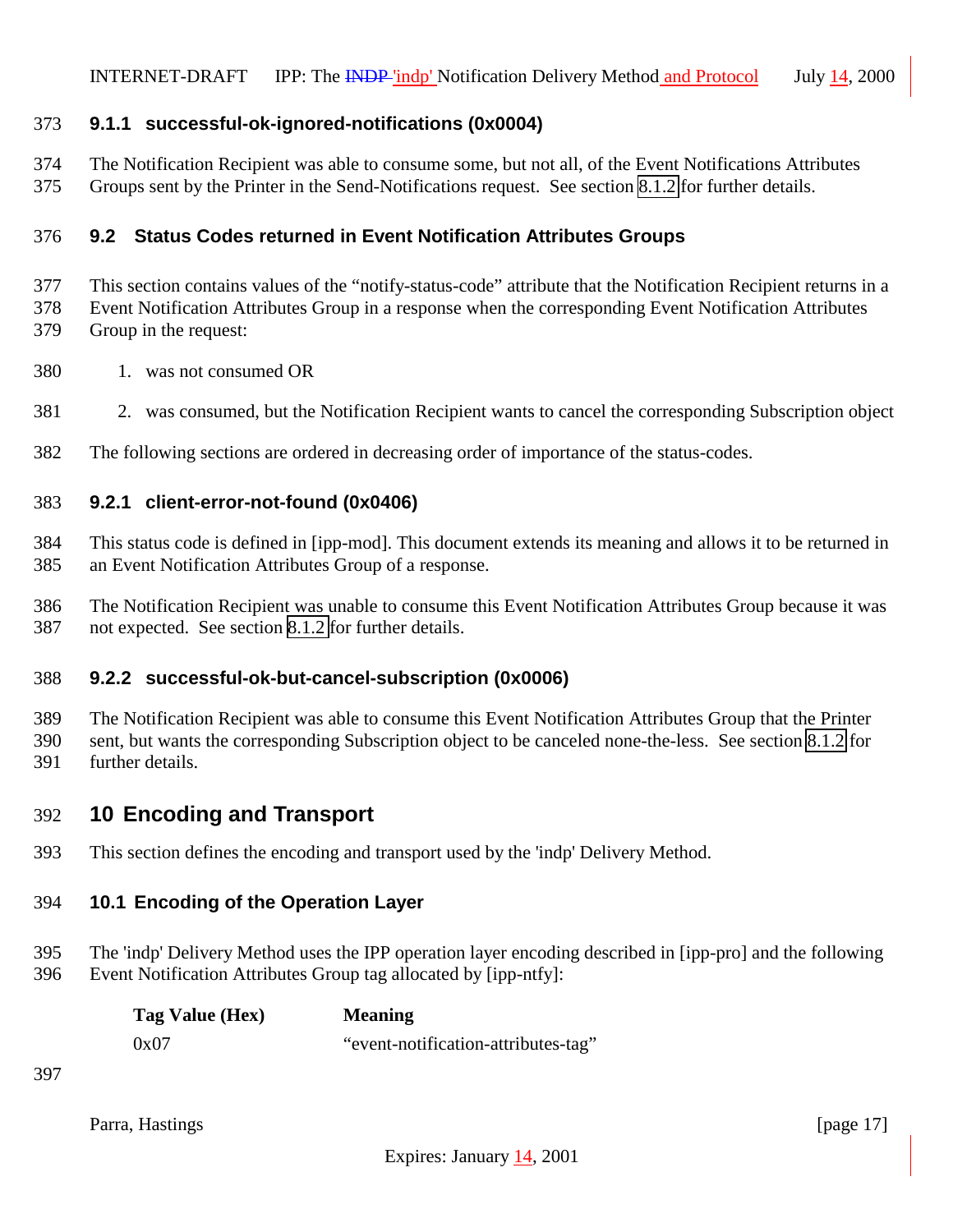### <span id="page-17-0"></span>**10.2 Encoding of Transport Layer**

- The 'indp' Notification Delivery Method uses the IPP transport layer encoding described in [ipp-pro].
- It is REQUIRED that an 'indp' Notification Recipient implementation support HTTP over the IANA
- assigned Well Known Port assigned to the 'indp' Delivery Method as its default port by IANA (see section
- 12), though a Notification Recipient implementation MAY support HTTP over some other port as well.

# **11 Conformance Requirements**

This section defines conformance requirements for Printers and Notification Recipients.

### **11.1 Printer Conformance Requirements**

- The 'indp' Delivery Method is RECOMMENDED for a Printer to support.
- If the Printer supports the 'indp' Delivery Method, the Printer MUST:
- 408 1. meet the conformance requirements defined in [ipp-ntfy].
- 409 2. support the conformance requirements for Subscription object attributes defined in section [5,](#page-8-0) including the syntax for the "notify-recipient-uri" Subscription Object attribute defined in section [5.2.1.](#page-9-0)
- 3. support the conformance requirements for Printer Description object attributes defined in section [6.](#page-9-0)
- 3.4. support the 'indp' protocol by sending Event Notifications using the Send-Notifications operation defined in section [8.1.](#page-10-0)
- 5. support sending Event Notification via email with the content specified in section [8.1.1.](#page-11-0)

### **11.2 Notification Recipient Requirements**

- A Notification Recipient MUST accept Send-Notifications requests and return Send-Notifications
- responses as defined in sections [8](#page-10-0) and [9.](#page-15-0)

## **12 IANA Considerations**

- 419 The 'indp://' URL scheme for the 'indp' Delivery Method and Protocol will be registered with IANA. IANA
- will assign a default port to use with the 'indp' Delivery Method and Protocol.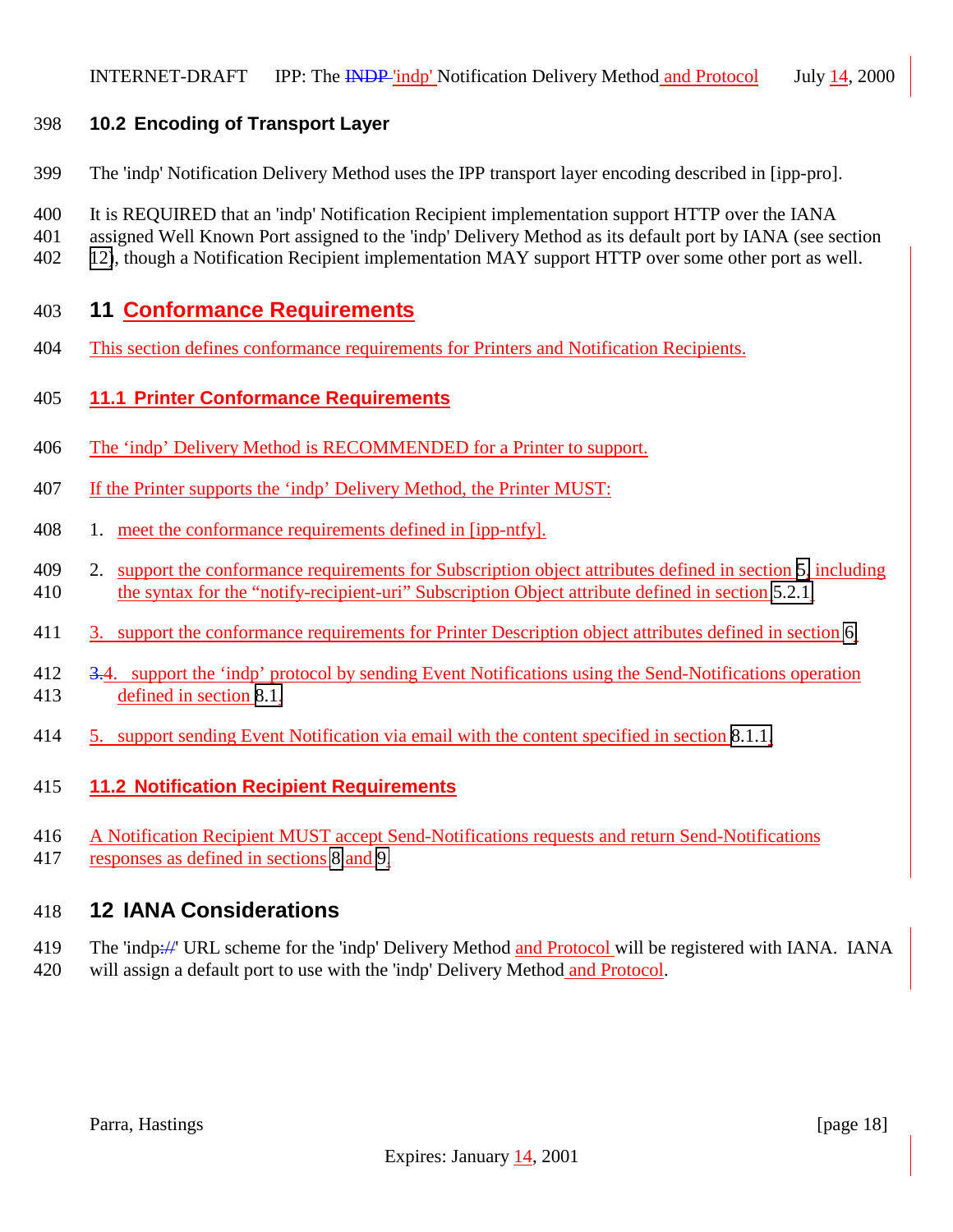# <span id="page-18-0"></span>**13 Internationalization Considerations**

When the client requests Human Consumable form by supplying the "notify-text-format" operation attribute

 (see [ipp-ntfy]), the IPP Printer (or any Notification Service that the IPP Printer might be configured to use) supplies and localizes the text value of the "human-readable-report" attribute in the Notification according

to the charset and natural language requested in the notification subscription.

# **14 Security Considerations**

The IPP Model and Semantics document [ipp-mod] discusses high level security requirements (Client

Authentication, Server Authentication and Operation Privacy). Client Authentication is the mechanism by

 which the client proves its identity to the server in a secure manner. Server Authentication is the mechanism by which the server proves its identity to the client in a secure manner. Operation Privacy is defined as a

- mechanism for protecting operations from eavesdropping.
- The Notification Recipient can cancel unwanted Subscriptions created by other parties without having to be
- the owner of the subscription by returning the 'successful-ok-but-cancel-subscription' status code in the
- Send-Notifications response returned to the Printer.

### **14.1 Security Conformance**

 Printers (client) MAY support Digest Authentication [rfc2617]. If Digest Authentication is supported, then MD5 and MD5-sess MUST be supported, but the Message Integrity feature NEED NOT be supported.

 Notification Recipient (server) MAY support Digest Authentication [rfc2617]. If Digest Authentication is supported, then MD5 and MD5-sess MUST be supported, but the Message Integrity feature NEED NOT be supported.

- Notification Recipients MAY support TLS for client authentication, server authentication and operation privacy. If a Notification Recipient supports TLS, it MUST support the
- TLS\_DHE\_DSS\_WITH\_3DES\_EDE\_CBC\_SHA cipher suite as mandated by RFC 2246 [rfc2246]. All
- other cipher suites are OPTIONAL. Notification recipients MAY support Basic Authentication (described
- in HTTP/1.1 [rfc2616]) for client authentication if the channel is secure. TLS with the above mandated
- cipher suite can provide such a secure channel.

## **15 References**

- 
- **[indp]**
- 450 Parra, H., T. Hastings, "Internet Printing Protocol (IPP): IPP Notification Delivery Protocol 451 (INDP)", <draft-ietf-indp-00.txt>, February 29, 2000.
- [ipp-mod]
- R. deBry, T. Hastings, R. Herriot, S. Isaacson, P. Powell, "Internet Printing Protocol/1.0: Model and Semantics", <draft-ietf-ipp-model-v11-07.txt>, May 22, 2000.

Parra, Hastings [page 19]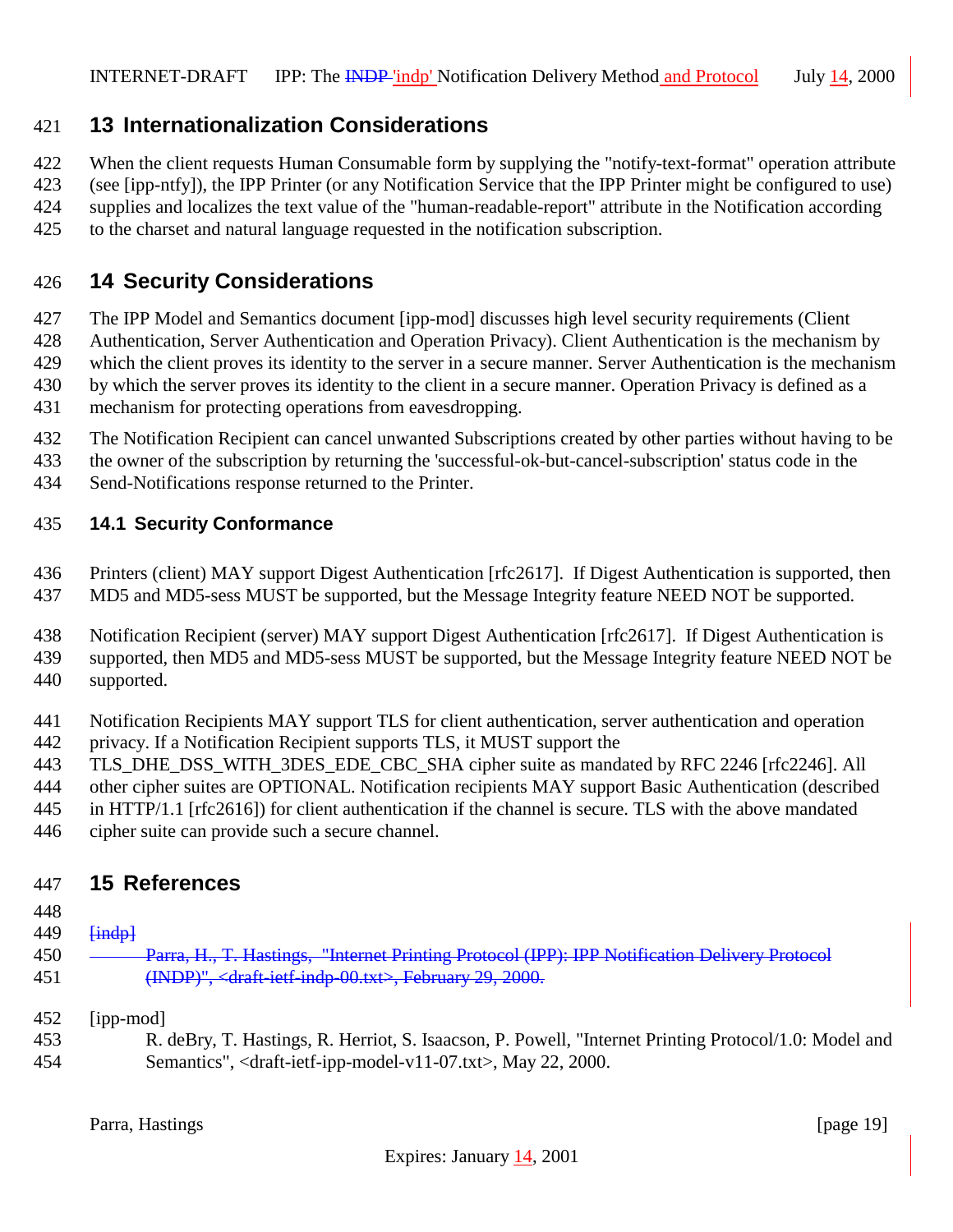<span id="page-19-0"></span>

| 455        | [ipp-ntfy]                                                                                                                            |
|------------|---------------------------------------------------------------------------------------------------------------------------------------|
| 456        | Isaacson, S., Martin, J., deBry, R., Hastings, T., Shepherd, M., Bergman, R., "Internet Printing                                      |
| 457        | Protocol/1.1: IPP Event Notification Specification", <draft-ietf-ipp-not-spec-043.txt>, June 30July</draft-ietf-ipp-not-spec-043.txt> |
| 458        | 13, 2000.                                                                                                                             |
| 459        | [ipp-pro]                                                                                                                             |
| 460        | Herriot, R., Butler, S., Moore, P., Tuner, R., "Internet Printing Protocol/1.1: Encoding and                                          |
| 461        | Transport", draft-ietf-ipp-protocol-v11-06.txt, May 30, 2000.                                                                         |
| 462        | [rfc2026]                                                                                                                             |
| 463        | S. Bradner, "The Internet Standards Process -- Revision 3", RFC 2026, October 1996.                                                   |
| 464        | [rfc2616]                                                                                                                             |
| 465        | R. Fielding, J. Gettys, J. Mogul, H. Frystyk, L. Masinter, P. Leach, T. Berners-Lee, "Hypertext                                       |
| 466        | Transfer Protocol - HTTP/1.1", RFC 2616, June 1999.                                                                                   |
| 467        | [rfc2617]                                                                                                                             |
| 468        | J. Franks, P. Hallam-Baker, J. Hostetler, S. Lawrence, P. Leach, A. Luotonen, L. Stewart, "HTTP                                       |
| 469        | Authentication: Basic and Digest Access Authentication", RFC 2617, June 1999.                                                         |
| 470        | <b>16 Author's Addresses</b>                                                                                                          |
| 471        |                                                                                                                                       |
| 472        | Hugo Parra<br>Novell, Inc.                                                                                                            |
| 473        | 1800 South Novell Place                                                                                                               |
|            |                                                                                                                                       |
| 474<br>475 | Provo, UT 84606                                                                                                                       |
| 476        | Phone: 801-861-3307                                                                                                                   |
|            |                                                                                                                                       |
| 477        | Fax: 801-861-2517                                                                                                                     |

- e-mail: hparra@novell.com
- Tom Hastings
- Xerox Corporation
- 737 Hawaii St. ESAE 231
- El Segundo, CA 90245
- Phone: 310-333-6413 Fax: 310-333-5514
- e-mail: hastings@cp10.es.xerox.com
- 

# **17 Full Copyright Statement**

Copyright (C) The Internet Society (2000). All Rights Reserved.

Parra, Hastings [page 20]